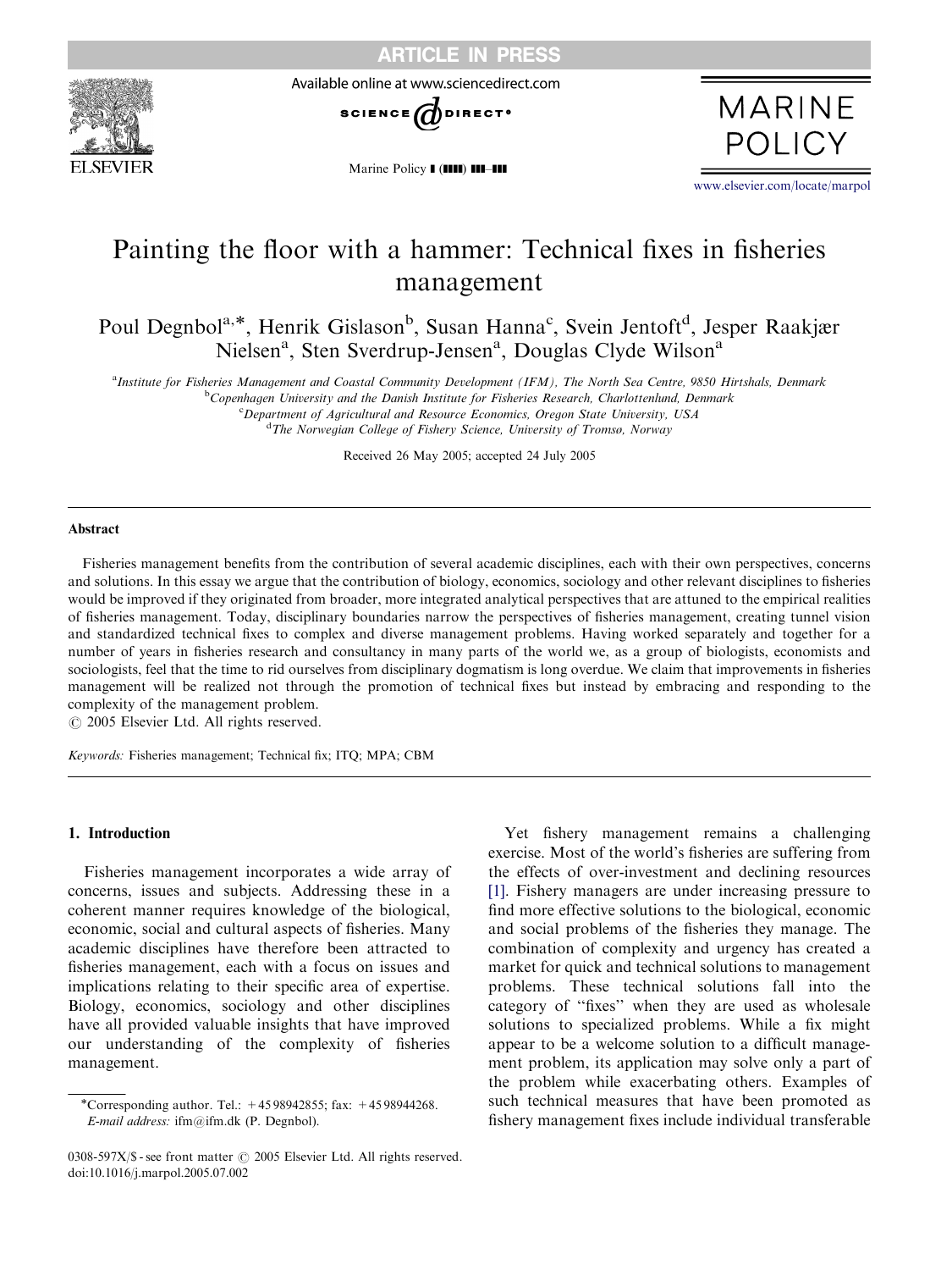quotas (ITQs), marine protected areas (MPAs) and community based management (CBM). In this essay we address the transformation of these three tools into fixes.

Each of these three management tools typically originate in, and are heralded by, representatives of a single discipline, and as fixes they address fisheries problems as seen through the lens of a particular disciplinary paradigm. ITQs, often promoted by economists, derive from that discipline's focus on economic efficiency. MPAs, which are sponsored primarily by biologists and ecologists, target ecosystem health. CBM, promoted by social anthropologists, are deemed essential for the necessary empowerment of fishing people. Although, undoubtedly, each discipline's perspective and problem definition is relevant, taken alone each cannot fully address the complex problems of fisheries management. Their singular application would, we argue, be concomitant to using a hammer to paint the floor. Hammers are effective on nails but completely inappropriate to paint. Yet both are needed to complete a house.

Our objective in this essay is to create awareness of the negative consequences of tunnel visions that lead to the promotion of specialized tools as fixes to complex fisheries management problems. Given the dynamics, diversity and complexity of fisheries, and the risks of fisheries management, we need to ask how and why tunnel visions emerge and why technical fixes are seen as universal solutions. Why are hammers thought to be sufficient even for tasks where brushes would be more pertinent to the job?

We begin our consideration of this question by looking at the social context of scientific discourse. We then discuss the ways tunnel vision is promoted by the specialization of individual disciplines and the theoretical assumptions and paradigms from which they derive. Next, we consider the transformation of tunnel visions into technical fixes, evaluating fixes as a function of both supply and demand. We assess the weaknesses of technical fixes in promoting effective management, critiquing ITQs, MPAs and CBM. We conclude that a more trans-disciplinary and calibrated approach to fisheries management, rooted in empirical research, has a far greater potential to promote effective solutions to challenging fishery management problems.

# 2. The factors that produce tunnel vision

Scholars of the sociology of science have long examined the processes by which conceptual barriers between disciplines are erected. Their key argument has been that different disciplines have different perceptions—or paradigms—of how the world works, and that there are conceptual and institutional reasons why crossdisciplinary cooperation and even communication is difficult.

The notion of viewing science as a set of paradigms is generally attributed to Kuhn [\[2\]](#page-8-0). His basic argument is that science does not simply progress in a step-by-step fashion linking one fact to the next in a continuous process of knowledge accumulation. Instead, scientific progress consists of periods of ''normal science'' punctuated by discontinuities that bring about entirely new ways of asking and answering questions. Each of these discontinuities is followed by a new period of normal science, which continues until the next discontinuity. Kuhn terms these discontinuities 'paradigm shifts,' and the different ways of asking and answering questions 'paradigms'.

The social sciences quickly adopted the notion of paradigm. The speed of adoption can be partly attributed to social sciences having been structured around various traditions of thought. The idea that natural science was equally structured around differing worldviews lent a new legitimacy to this traditional structure, which the previous, linear notion of scientific progress had attributed to the social sciences' infancy relative to the natural sciences.

In the 1970s sociologists began to associate these various scientific worldviews with non-scientific interests in the prediction and control of natural and social processes. Barnes and MacKenzie, for example, set out to show ''that opposed paradigms and hence opposed evaluations may be sustained, and probably are in general sustained, by divergent sets of instrumental interests usually related in turn to divergent social interests'' [\[3, p. 54\].](#page-8-0) Trying to demonstrate such direct relationships empirically, however, was not very successful because the incentive structure of scientists is oriented not so much around material interests as around a reward system that focuses on the importance and validity of contributions to knowledge. Through a number of empirical studies of scientists and work, sociologists of science began to revise their understanding of scientific paradigms. Rather than scientific paradigms serving specific material interests, particular scientific communities define what constitutes valid science and, hence, how scientific contributions will be recognized. The concrete form of the scientific paradigm is a reflection not of larger material interests but rather of scientific communities with shared assumptions about what constitutes valid science [\[4\]](#page-9-0).

These paradigms, in the concrete form of scientific communities, are the beginning of the sociological understanding of the difficulties of cross-disciplinary discussion that this essay examines. It is important to note that these communities are not a result of a failure to adhere to the scientific method. To the contrary, scientific inference is made possible by the trust that a scientific community provides [\[4\]](#page-9-0). The application of the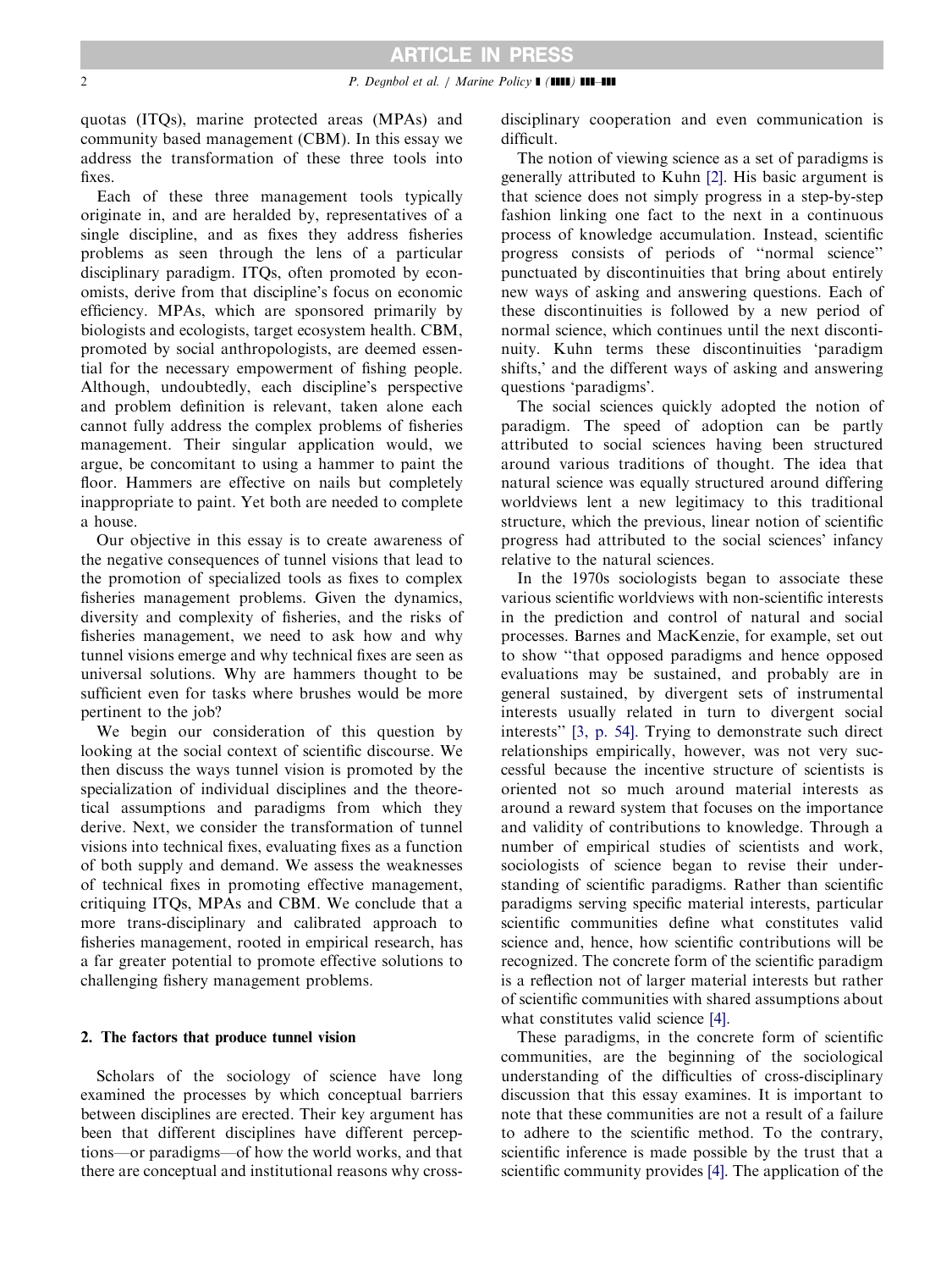#### P. Degnbol et al. / Marine Policy  $\blacksquare$  ( $\blacksquare$ )  $\blacksquare$

scientific method nearly always involves complex research skills and the use of non-replicable judgements [\[5\],](#page-9-0) hence the interpretation of results depends on such cultural factors as the legitimacy of approach and reputation of the researcher. Such factors are institutionalized in processes such as peer review, the training of graduate students, the organization of research departments and professional reward systems.

Different results will be interpreted according to how well they fit previous expectations. The community will see some results as more plausible than others and use this to make judgements about which outcomes point to new contributions and which are anomalies [\[5\].](#page-9-0) These realities are not a particular problem. As Merton [\[6\]](#page-9-0) recognized long ago, scepticism is one of the normative pillars of science. The realities do, however, explain how science can be made up of different scientific communities equally committed to valid science. The scientific method itself draws on background assumptions about what is and is not an interesting question as well as what is and is not a valid answer.

These scientific communities are dynamic structures and are related to, but not synonymous with disciplines. Disciplines are often divided into a number of different communities that interact little with one another. Furthermore, cross-disciplinary scientific communities do sometimes arise. Social scientists interested in resource management, for example, may be part of a community based on a common theoretical interest in institutions. Some economists, sociologists, political scientists, and anthropologists concerned with institutions may have more shared understandings in common than they do with their ''non-institutionalist'' colleagues within their disciplines.

Such differentiation penetrates even to the most micro levels. Scientists need to specialize if they are to develop in-depth knowledge. But as a professional strategy, choosing to be a generalist or a specialist depends not only on the drive to develop in-depth knowledge but also on the nature of the work environment. In work environments (for example contract research institutes) in which funding is highly variable it is generally more efficient to diversify professional capital and become a generalist. In more stable work environments (for example in universities) it is often more efficient to develop unique professional capital through specialization. This specialization leads to conceptual sophistication and analytical depth in a particular area, but it also frames perceptions and limits knowledge about tools outside the area of specialization.

Professional specialization begins with the graduate education that trains thinking within a particular disciplinary frame. The concepts, theories and values transmitted in graduate school exert a strong influence on how scientists later frame the world. Specialization continues with the development of a disciplinary focus that allows the development of sophisticated concepts and analytical depth. Eventually, identity with a discipline reinforces the acceptance and promotion of its dogma, leading to what Thorstein Veblen labelled ''trained incapacity''—a professional's inability to understand and solve problems outside his narrow field of specialization [\[6, p. 19\]](#page-9-0).

Tunnel vision is short and narrow, as when in a tunnel you only see what is ahead and behind you and not to the side. In science it means staying within the discourses within your own scientific community and not making the attempt to draw from other communities. Barriers of understanding exist between scientific communities within single disciplines, many based on differences in areas of research focus. Barriers also arise across disciplines from differences in disciplinary language, theoretical frameworks and worldview, including definitions of what constitutes valid scientific methods and process.

The socialization process of living within a scientific community leads to vesting in identification with the collective. Scientists' investments in training and skill development, their careers and perhaps even their deepest beliefs and self-valuations are strongly tied to their particular scientific community, so they are very committed to their continued success. Although recognizing disciplines are productive as they generate the conditions for accumulation of knowledge and deepening our understanding of the natural and social world, Harriss [\[7, p. 488\]](#page-9-0) argues that disciplines also impose constraints that are repressive rather than productive: ''Academic disciplines, too, like other kinds of sects, may be characterized by religiosity, when particular practices of ways of acting come to be venerated in themselves, and others treated as quite unacceptable for no other reason than they do not conform to the currently accepted canon—or fashion.''

Scientific communities, like other human organizations, compete for resources and power. Solidarity within a scientific community is one way to generate the kind of power that sustains it. Solidarity is based in part on shared definitions of group boundaries. In scientific communities, 'boundary maintenance' involves the identification of 'real' science by answering two critical and related questions: which claims are and are not scientific, and who is and is not a scientist [\[8\].](#page-9-0)

Where boundary maintenance becomes particularly difficult is in the conjunction of scientific uncertainty with the application of science to policy problems. In this situation scientists must represent uncertainty in a way that assures their audience that the risks are tractable and manageable, and hence that their science is of practical value, while at the same time acknowledging the uncertainty enough to satisfy other scientists that the findings are still scientific [\[9\]](#page-9-0). This means constant engagement in the broader social arena to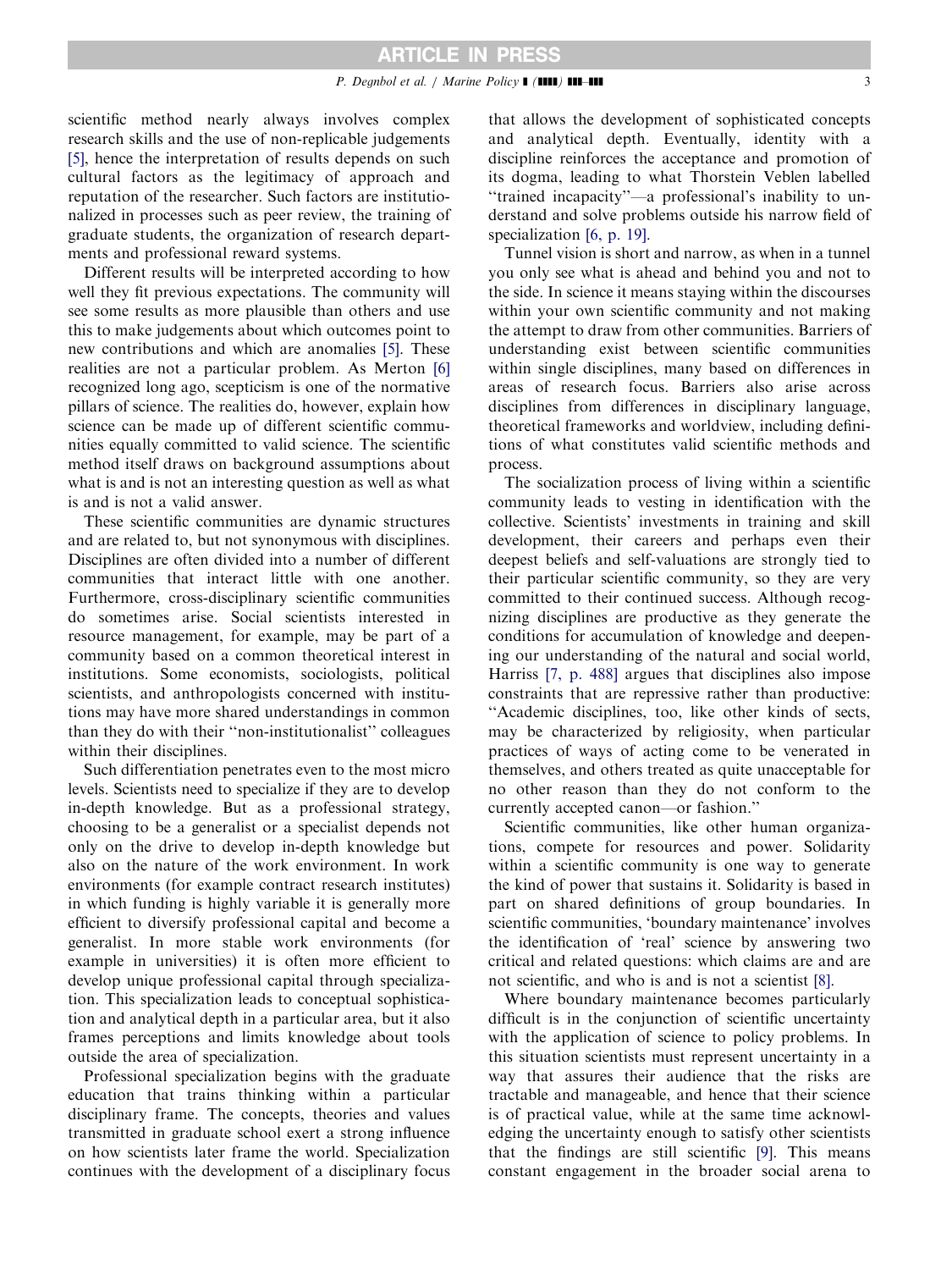make sure that ones own scientific community, and its contributions, are recognized as 'inside' the science boundary.

However, sustaining a community is not ensured by only defining boundaries. It also requires defining the essence and relevance of the community. Maintaining a scientific community requires that issues be defined in ways that make the community's knowledge and skills the appropriate remedy [\[10\]](#page-9-0). Hence, certain facts, techniques and ideas take on a symbolic function that is directly linked to community solidarity. To concede limitations is to lessen this power, and such concessions will be resisted. Authority and resources flow to those scientific communities that wear the mantel of 'experts.'

Tunnel vision can be intensified by the demands of managing large amounts of complex information. As fisheries develop the information base correspondingly expands. The choice of fisheries management techniques has direct implications for the information required for decision-making. For example, the common approach of managing stocks for MSY while allocating fishing opportunities among competing user groups requires substantial information about stock levels, fishing effort, and the characteristics of different fleet segments. Under these conditions specialization in the use of information becomes a matter of time management and the costeffective use of limited human capital. Thus, tunnel vision becomes a way to reduce complexity.

Tunnel vision should not be confused with focus. Focus involves developing well-defined management objectives and identifying specific problem areas. Indeed, fishery management is often criticized [\[11–13\]](#page-9-0)) for being unfocused in its approach, operating with vague lists of objectives that inhibit measuring, monitoring and evaluating performance and limit accountability. Requirements for standard definitions, metadata and reference points are all attempts to ensure more focus and accountability in management [\[14–17\]](#page-9-0).

Tunnel vision is a major cause of fishery management underperformance. Some management alternatives never get serious consideration because they are invisible or perceived irrelevant from a particular perspective. Thus, the boundaries between scientific communities and disciplines provide barriers to free exchange of perspectives that could validate other management tools. At any given time, the set of possible management actions is constrained by incomplete information about available management tools.

# 3. Technical fixes

The history of fisheries management is rich in examples of technical fixes that have achieved prominence for a period within a research community and among managers. Some of these, such as ITQs, MPAs,

and CBM, have emerged as a result of tunnel vision of specific disciplines. Each of the fixes may alone, or in combination with other management tools, be perfectly adequate and justified in specific situations where the context and management concerns match the assumptions and properties of these tools. But when they are promoted as universal remedies, they cease to be useful tools and enter the category of technical fixes, diverting attention away from the full range of potential solutions to a particular management problem. Fixes are not likely to adequately represent the complexity of a problem nor are they likely to solve a range of problems simultaneously.

Fixes become hammers looking for nails, i.e. solutions looking for problems in the hands of their promoters [\[18\].](#page-9-0) In these cases problems become diagnosed through the lens of the preferred fix. They focus on a specific element although the problem may require a multifaceted approach. Fix proposals have been offered to fishery managers, often in an advocatory manner and as global solutions, leading managers to grasp such solutions as the technical fixes to their complex problems. After implementation, when the fix does not deliver as promised or produce unanticipated negative side effects, it may already be too late to turn back. For instance, when common property fish resources are turned into private property—a solution endorsed by resource economists as a solution to the Tragedy of the Commons—reversing the situation may be impossible for political and other reasons.

Fixes derived from tunnel vision gather proponents over time because of the benefits they seem to offer in limiting the required scope of information and in reaffirming the importance of particular scientific perspectives [\[19\].](#page-9-0) Not only do fixes provide relatively simple solutions to complex problems. They also concentrate the attention of scientific discourse.

Both in the US and Europe, specific management tools and targets have been stipulated in the law, respectively MSY and TAC. These instruments require a specific type of advice and create a path for the type of advice requested, and in practice exclude other management tools. Therefore the fix is strongly influenced by statutory mandates. Also, the supply is structured by portioned management advisory channels, in which some disciplines are part of a highly institutionalized management system, while other disciplines are sidelined. Biologists are the discipline that was always integrated into the management system, more so than economists and social scientists.

The fact that managers often request advice on very specific issues from specific disciplines prevents crossdisciplinary advice and maintains tunnel thinking. Specific management tools and targets, such as TACs and MSY, create demand for a specific type of advice, create a path for the type of advice requested, and in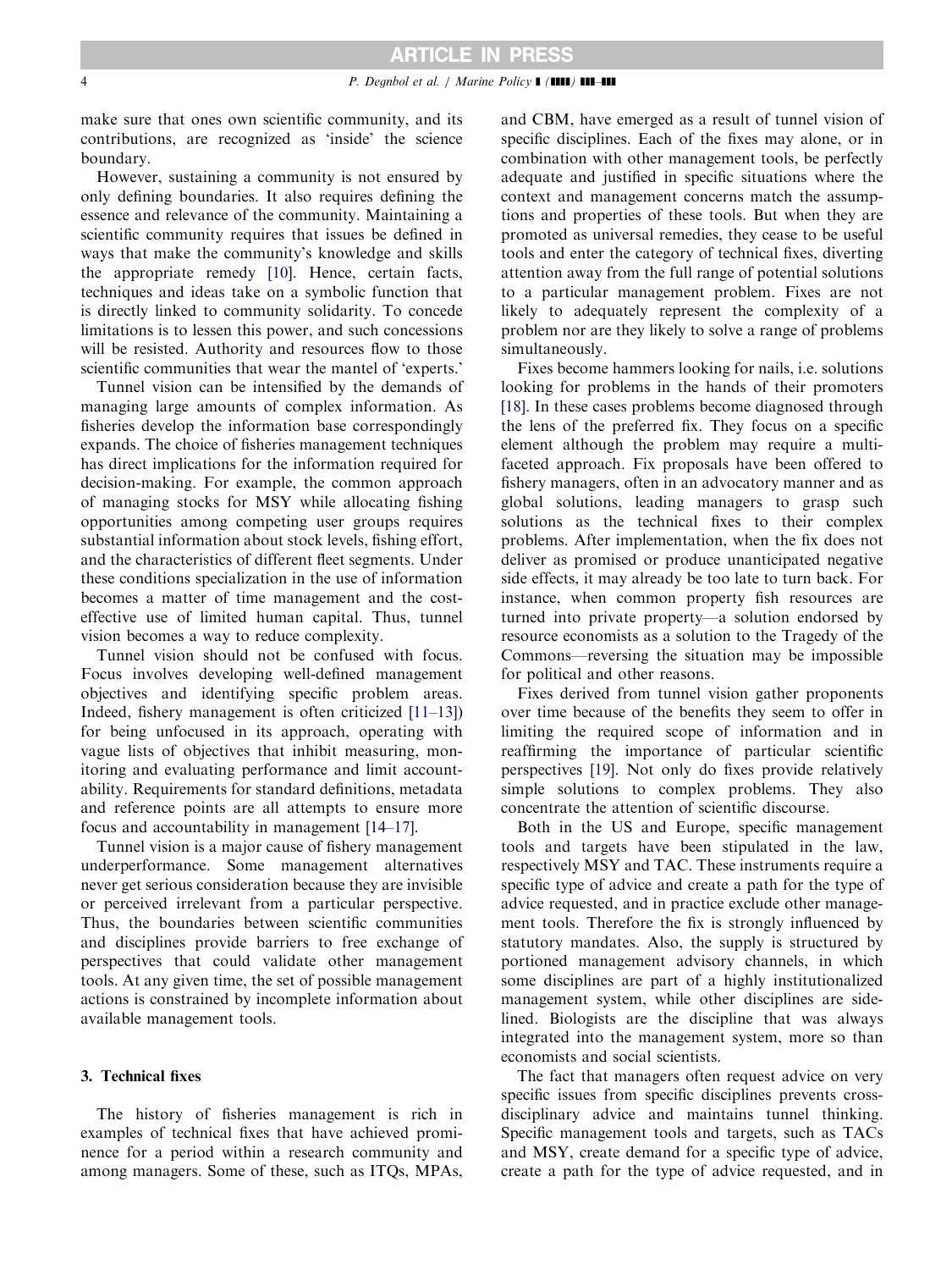# P. Degnbol et al. / Marine Policy  $\blacksquare$  ( $\blacksquare$ )  $\blacksquare$ ]

practice exclude other tools from consideration. Thus the tunnel vision and the particular fix that is derived from it, is largely pre-determined by choice of management targets and the basic tools used to achieve them.

In the interest of time efficiency, fishery managers will prefer fixes that are simple to use and explain to constituents. Complex and ambiguous messages from the scientific community do not simplify management tasks, and so are not in demand. President Truman's famous request for a ''one handed economist'' alludes to this situation. In fisheries worldwide there is an increasing public expectation to understand the management tools used. Fixes are useful in being easier to communicate to a broader audience than more complex, diffuse approaches. The legitimacy of fishery management rests to an increasing extent on effective public participation. Public participation creates an incentive for managers to focus on a tool that is easier to characterize, such as an MPA, ITQ or CBM and to concentrate management time to its adoption and implementation. Fishery managers are often under extreme time pressure to implement regulations and political pressure to satisfy diverse constituents. The workload of routine management does not allow time for strategic thinking or the luxury of exploring new solutions and tools. Learning about new or complicated approaches is time consuming and may even seem intimidating. Managers often choose the safety of the well-known path rather than taking on the political risk of experimentation. Management will be able to accommodate marginal changes better than radical overhaul.

The demand for fixes also derives from the intuitive sense they make within the broader perceptions and discourses of fishery management problems. For instance, if one sees the major management problem as time-consuming allocation decisions that try to meet the needs of overcapitalized fleets, then ITQs make immediate sense. If one sees the major management problem as the cost of making decisions, CBM will appeal to the idea of leaner management through devolving and outsourcing management responsibilities to communities. If one sees the major management problem as one of maintaining effective conservation of fish populations, the idea of MPAs as sanctuaries outside the bounds of human use is appealing.

When certain fixes are in larger demand than others, it is not necessarily because the manager has made an extensive and thorough comparison of the costs and benefits of all alternatives, but may be because it "sounds right" based on some gut feeling, some preconceived perceptions or some shared meanings with the suppliers. As in consumer markets, buyers are susceptible to fashions and creative marketing. Finally, managers demand for fixes may be connected with their interest in moving the burden of management to other

groups, for instance from national agencies to usergroups, where the community will bear some of the costs, or as with ITQs, because cost-recovery in many cases are an integrated part of ITQ programmes. A fix that is externally proposed also allows spreading the blame in the event of failure.

To use a metaphor from economics, with a supply and a demand for technical fixes in fisheries management, a ''market'' inevitably exists. The market is not necessarily a competitive one. Market imperfections such as incomplete information, and market imbalances such as differential power are usual. In fishery management the market for fixes will also be influenced by exogenous shocks from natural, social, economic or institutional changes that shift demand or supply.

It is possible for the supply of fixes to generate its own demand through effective marketing, as when academics advocate a particular approach. Supply and demand of technical fixes may also emerge in isolation, resulting from the individual concerns and agendas of the suppliers and demanders. For example, science communities may develop and promote a particular fix as a result of intra-disciplinary discourse rather than in response to a particular management need. When a situation occurs, scientists may happen to have some insights into a matter of interest that managers may find useful to their immediate problems.

# 4. Examples

In fisheries, it is rarely possible ''to kill many birds with one stone'' because fisheries are diverse and embedded in larger contexts. There are simply no blanket solutions to all fisheries management problems. ITQs may be effective in reducing excess capacity, but do not address distributional equity or ecosystem protection. MPAs may be suited to ecosystem protection but contribute little to economic efficiency or equity. CBM may enhance equity but provide no assurance that resources will be harvested efficiently or conservatively. Despite their promised benefits, none of the three fixes is guaranteed to solve the specific problems they are meant to solve. Each has weaknesses as well as strengths, as we summarize below.

# 4.1. Individual transferable quotas

ITQs are the economist's fix to fishery problems. ITQs allocate shares of the TAC among fishermen who subsequently are allowed to buy, sell or lease quota shares among themselves. Because ITQs create some degree of ownership over a quota share, and hence the control of fishing practice, the race for fish is ended and fishermen have an incentive to minimize costs and maximize revenues. Consequently, efficiency is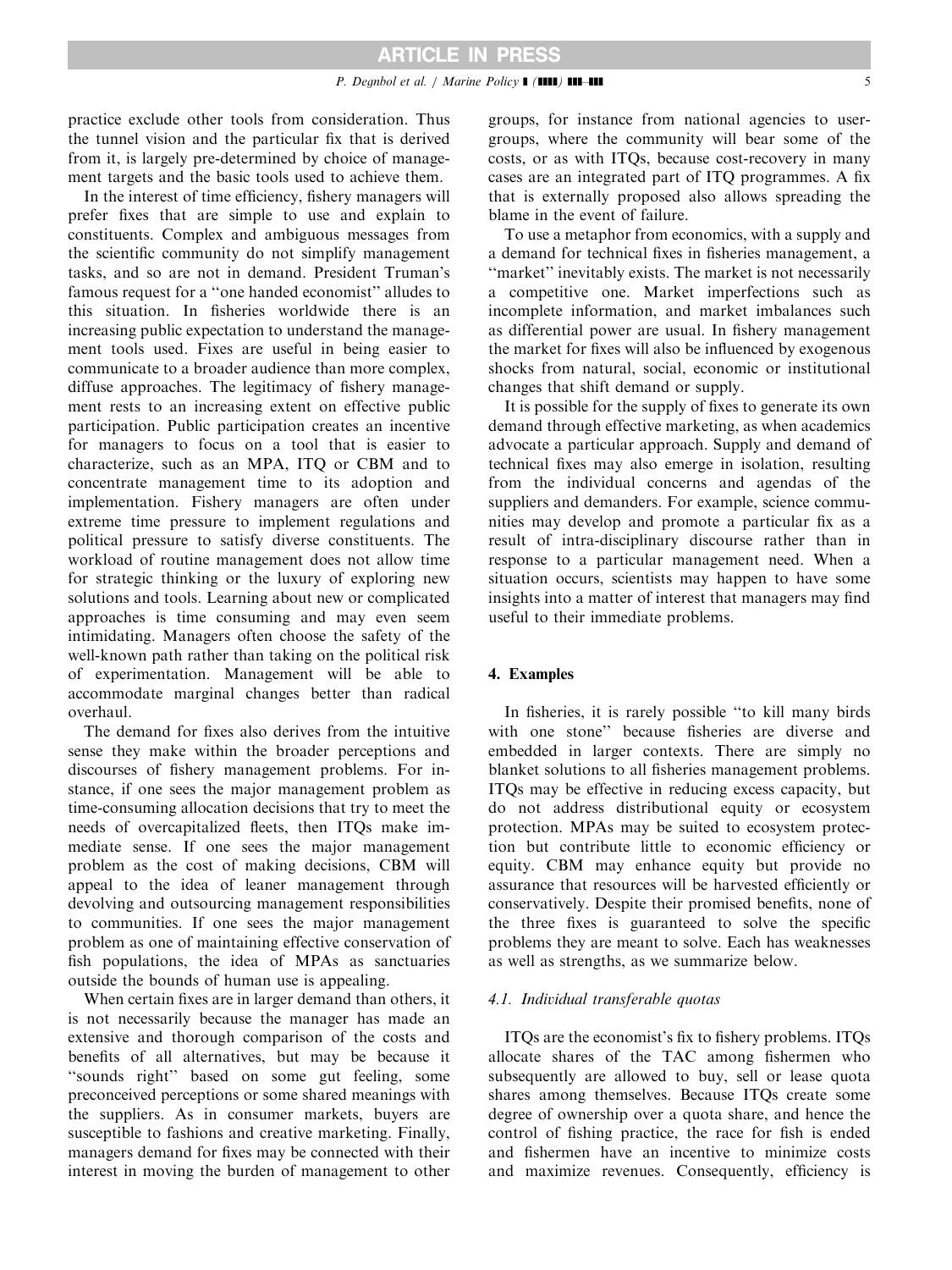promoted through the pursuit of economic self-interest. Allocation, formerly an expensive component of fishery management, becomes the function of the quota share market. Less efficient producers tend to sell their quota share and leave the fishery, reducing the level of fishing capacity in the fleet. Thus, ITQs are perceived primarily as a measure of avoiding over-investment and generating resource rent.

ITQ programmes have been operative for some years now in Iceland, New Zealand, Australia, Canada and the US. ITQs cannot deal with nature conservation objectives such as maintenance of biodiversity and ITQs seem more feasible in temperate waters, where stock diversity is less, than in tropical waters. As Hannesson (cited by Kurien [\[20\]\)](#page-9-0) argues, ITQs are better adapted to single species fisheries in the north rather than in the multi-species and extremely labor intensive fisheries in the south. The 'Q' in ITQs links management to quotas as the main management instrument which is a questionable proposition in multispecies fisheries or when considerations beyond single stock harvest are addressed.

On the grounds of equity and distributional effects some also contests the merits of ITQ's for fisheries in single stock fisheries in temperate waters. Copes [\[21, p.](#page-9-0) [65\]](#page-9-0) remarks that the ''theoretical case for superiority is highly dependent on gross simplifications imbedded in the implicit or explicit assumptions, which remove the ITQ mode for the real world of fisheries.'' He is troubled by social inequities that ITQs tend to create, for instance between generations of fishers. In the case of Iceland, Helgason and Palssón [\[22\]](#page-9-0) document that quota rights tend to become geographically concentrated, thus removing from a number of coastal communities an important part of their economic base. For these researchers, the alternative to ITQs is a management practice more firmly rooted in empirical reality, a model reflecting the social and cultural context within which the fishery operates.

For others, however, ITQs remain the solution. As Davis [\[23, p. 97\]](#page-9-0) writes in a special journal issue on ITQs: ''Herein and elsewhere, ITQs have received positive endorsement and, in some instances, enthusiastic championship. They are associated with the achievement of long sought fisheries management goals, goals such as resource conservation, economic efficiency, fisheries sustainability, and, even, harvester co-participation in fisheries management. As a result, the ITQ system, in the minds of some, has received panacea status with respect to the endemic problems of fisheries economics, ecologies and management.''

For reasons such as these ITQs remain a contested issue in fisheries management in most countries where the systems have been introduced. ITQ systems do address some important issues—such as the prevalent excess harvesting capacity that pose pressure on stocks and profits—but they are largely insensitive to the social and cultural impacts on communities and are inadequate to ensure sustainable harvest in multispecies fisheries. They also tend to make the barriers of access for young newcomers insurmountable, thus impeding on the long-term efficiency of markets and the survival of communities. In isolation, ITQs are thus inadequate to address ecological and social concerns.

#### 4.2. Marine protected areas

MPAs are the ecologist's fix to fishery problems. As areas where fishing and other human activities are restricted or prohibited, MPAs range from highly protected nature reserves to large multi-use areas with modest limitations on specific types of human activities. As a fisheries management tool MPAs have gained increasing popularity over the last couple of decades and some consider their establishment as a necessary condition for successful fisheries management. To quote [\[24, p. 453\]](#page-9-0): ''Nature conservation in the oceans cannot be achieved without marine reserves, neither, we would contend, can the world's fisheries be made sustainable.''

MPAs are expected to reduce fishing on spawning stocks and recruits, to increase fish abundance within the protected area and to promote spillover of the increased fish abundance into neighbouring areas where it may lead to improved catches. By reducing fishing effort MPAs can contribute to ecosystem conservation and may enhance or preserve local biodiversity. Their introduction is therefore often supported by conservation organizations [\[25\]](#page-9-0). The increase in fish abundance and diversity has the potential to increase non-consumptive use such as tourism and recreation. If they are sited in locations that are relatively easy to observe, MPAs may also have advantages relative to other management tools in the effectiveness with which they can be monitored and enforced. Once they are established MPAs typically require less biological information than other management tools and they may therefore be a more cost-effective way to conserve fish stocks than either TACs or effort control.

Despite these advantages, MPAs have been met with criticism both within and outside the discipline of ecology. One criticism is that their protection is limited to relatively stationary species and that they do little to protect migratory species. Typically a lack of information on migration and transport rates of species and lifestages across boundaries makes it difficult to determine the biologically optimal size and number of protected areas needed to achieve objectives [\[25\].](#page-9-0) Poor design may lead to loss of within-species genetic diversity if stock components inside and outside the protected areas differ in genetic composition [\[26\].](#page-9-0) MPAs may trigger redistribution and concentration of fishing effort in adjacent areas, potentially leading to overexploitation. As a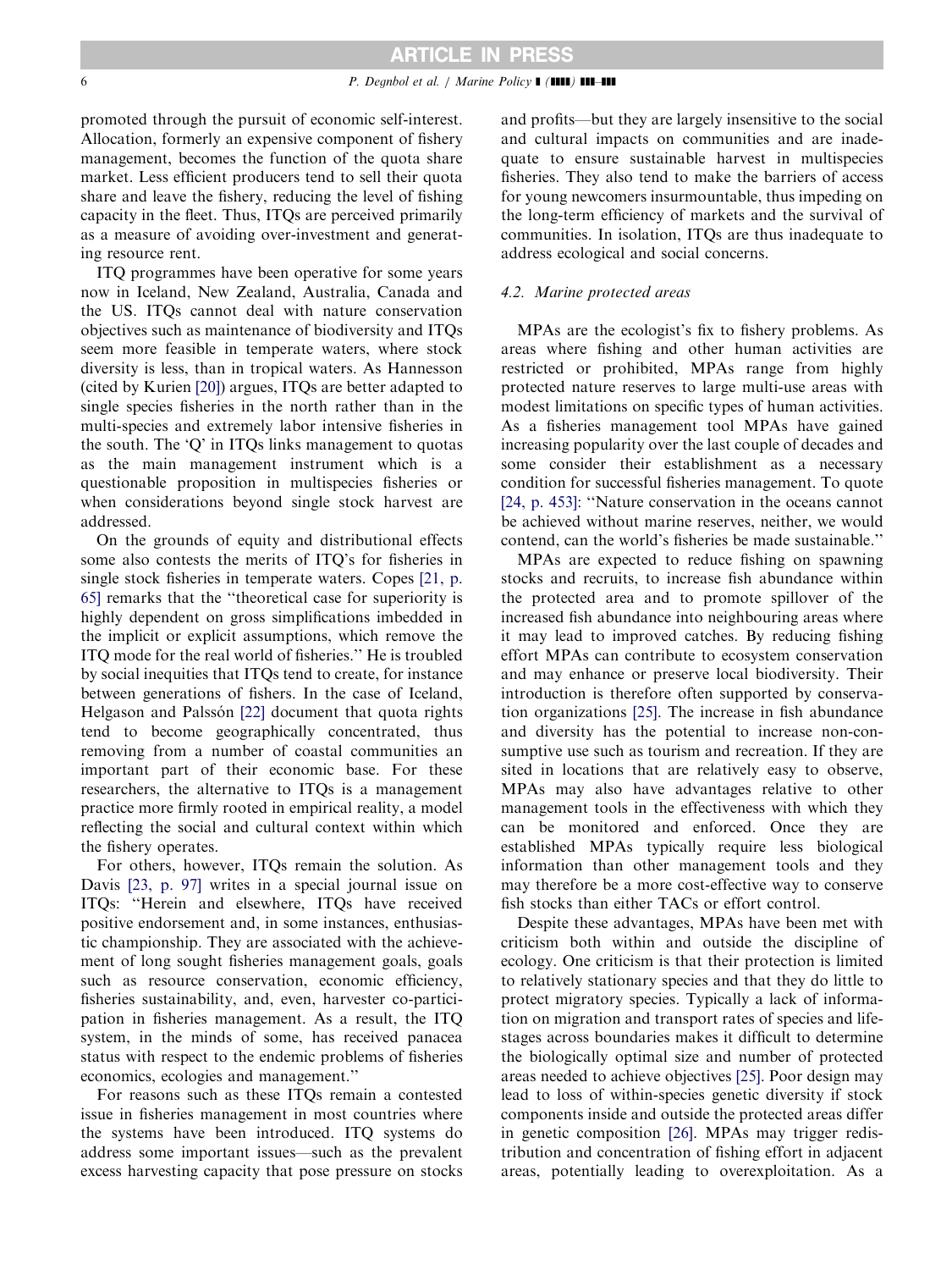consequence, MPAs may need to be supplemented with additional measures outside their boundaries [\[27\]](#page-9-0). The socio-economic benefits of MPAs are difficult to predict in advance due to the limited predictability of the biological responses [\[28\]](#page-9-0), and because non-market values, such as biodiversity, are difficult to assess [\[29\]](#page-9-0).

The previous experience with MPAs shows that few have fulfilled expectations. In an assessment of MPAs around the world Kelleher et al. [\[30\]](#page-9-0) thus found that less than 31% of the MPA's surveyed could be classified as achieving their management objectives. The lack of success has been suggested to be caused by inappropriate MPA size and design, by a lack of economic and social science input in their establishment, by insufficient stakeholder participation and involvement, and by inadequate institutional capacity for monitoring and enforcement (e.g. [\[25,31–36\]](#page-9-0)). However, despite the apparent lack of success and the complexity of the underlying biological, sociological and economic problems they are supposed to tackle, MPAs are rapidly becoming a mainstream management tool for fisheries management and for conservation of marine biodiversity in many parts of the world. This has recently led some of their supporters to warn against the enthusiasm with which they are currently prescribed [\[37\].](#page-9-0)

#### 4.3. Community-based management

Community-based management is the sociologist's fix to fishery problems. CBM grants local communities a formal role in fisheries management. Sociologists and social anthropologists, CBMs main sponsors, see it as a means of empowerment. They argue that managers must recognize the traditions, capacities and natural rights of communities in managing access to, and extraction of, the marine resources they depend on. Management also needs the support of communities to be effective. Without community support, legitimacy will be low and enforcement costly. Therefore, proponents conclude that management authority should be devolved while allowing greater participation of resource users.

One criticism of CBM is that community and ecosystem boundaries seldom coincide. A community is often too small to manage an entire ecosystem, and is therefore hindered from managing effectively. To encompass all ecosystem processes, management must be exercised at a higher level than the community. A second criticism regards the concept of community. What is a community—do we think of it in geographic terms or in sociological terms? In many instances, communities have no distinct geographic boundaries, and have a shifting membership. Fishing communities also vary greatly in scale, from the small fishing "outport" to the urban, heavily congested settlement. Involving communities in fisheries would therefore be easier said than done. It sounds good in principle but may be difficult to accomplish in practice, as it would somehow have to take these differences into account when setting up the management system.

Their management capacity would also be reduced internally and/or among themselves, if communities are socially divided, for example according to ethnicity, religion and class, and if they are ridden with conflict and strife. As Agrawal and Gibson [\[38, p. 7\]](#page-9-0) point out: ''The vision of small, integrated communities using locally evolved norms and rules to manage resources sustainably and equitably is powerful. But because it views community as a unified, organic whole, this vision fails to attend to the differences within communities, and ignores how these differences affect resource management outcomes.''

Thus, even though communities would provide significant input that could improve the efficacy and legitimacy of fisheries management, they also add complexity and risk [\[39\].](#page-9-0) Some fisheries and fish resources obviously are better suited for constructive community involvement than others. Some communities are also better equipped to play a role in management than others. But much could be done to improve their management capacities. For instance integrative institutions within the community could be formed. The build up of management competence could be enhanced. Cooperative links between communities to address their interdependencies and to pool their resources could be established. For communities to become more effective as managers of fisheries resources, they would need government financial and legislative support. In many instances, it would therefore require a reorientation of state policies and practices. Without such constructive frameworks CBM is much less likely to succeed.

# 5. Cross-disciplinary fertilization

Tunnel visions and the technical fixes generated from them, dealt with in this essay, can be cast as three separate and competing conceptual models:

#### Model 1: the fishery as an economic enterprise

Efficiency is all, allocation is expensive, and markets are efficient allocation mechanisms. Self-interest is the best motivator, therefore ITQs.

#### Model 2: the fishery as a biological system

''Whatever you do, keep all the parts'': humans are uncontrollable influences, recent experience shows they are not to be trusted, we don't know which are the key ecological processes or core species, preserves are the best protection, therefore MPAs.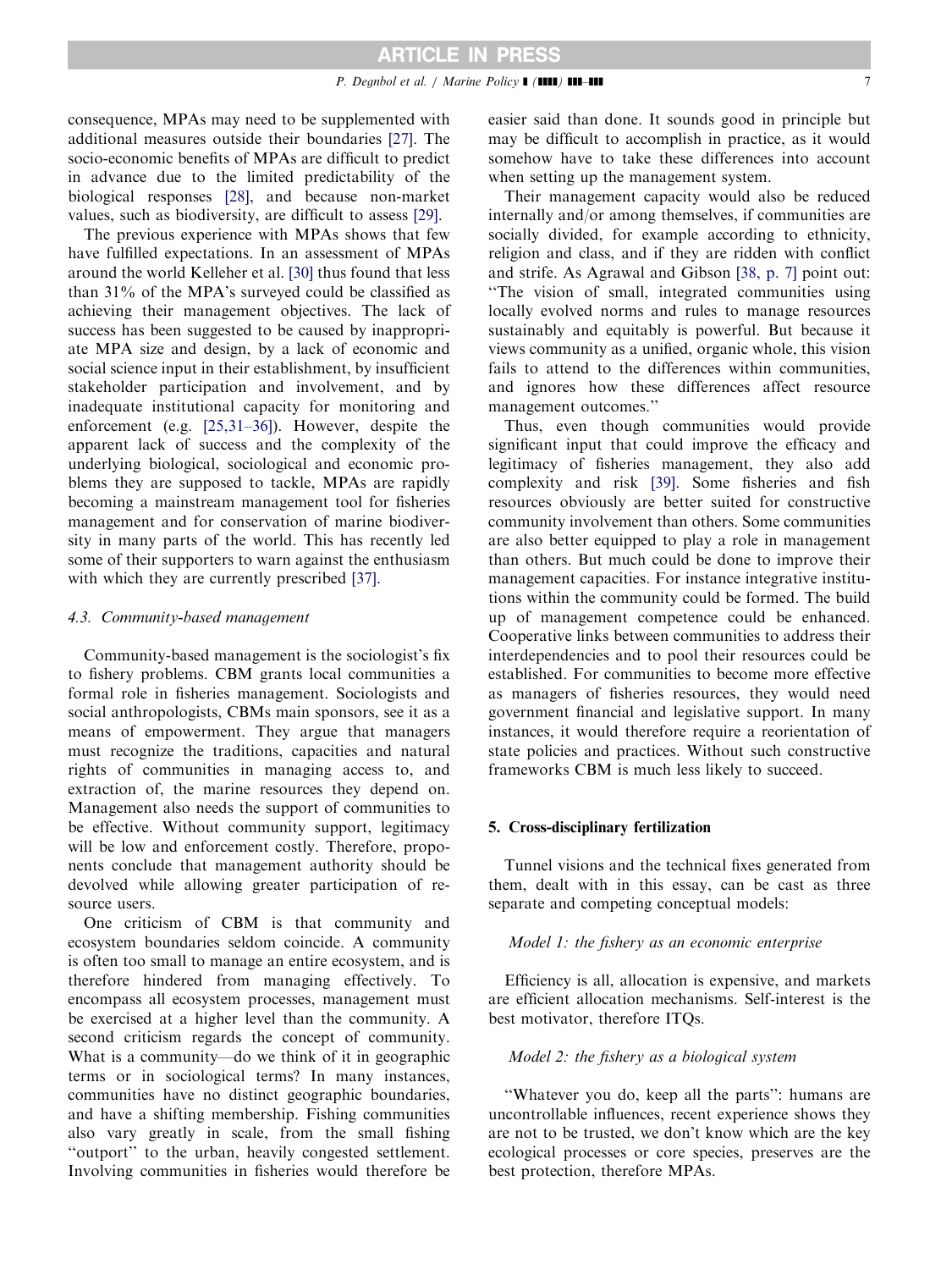# ARTICLE IN PRESS

#### 8 **P.** Degnbol et al. / Marine Policy **[4111]** [111-111]

# Model 3: the fishery as a social system

Social networks are important, communities have their own integrity, community failure contributes to management failure, and the social fabric is threatened by individualism, therefore CBM.

These conceptual models are promoted through their corresponding fixes. Although the criticisms of fishery management fixes are pertinent, their shortcomings are not necessarily inherent but are more a question of design fit. Fixes can never be one-size fits-all solutions, but rather only be effective if tailored to the contexts of particular fishery management problems. Fixes may also be combined as they are not necessarily in contradiction. MPAs may include the identification of stakeholders and securing their involvement in design, establishment and enforcement (combining MPA's and CBM's), and economic evaluation. Also there are ways of counteracting the tendency of ITQs to concentrate quotas on a few major stakeholders, solving problems of by-catches and high grading. Building integrative institutions within and between communities may compensate CBM's problem of scale.

Because they are limited in scope, fixes cannot address more than one concern, while fisheries management must routinely address many. Fishery management has multiple goals, some of which may well be in conflict. These multiple goals pose dilemmas and hard choices that are inherently political. It is because of the complexity of fisheries that fisheries management legislation is typically rich in context-specific rules and regulations [\[40\]](#page-9-0). However appealing quick fixes are to academics and managers, when fixes are confronted with real world fisheries situations they tend to encounter resistance among user-groups.

Technical fixes serve some important functions in the decision process of fishery management that are welcomed by managers. The context-specific solution is not always well designed. The costs of decisionmaking are reduced when they can pick from a "menu" of fisheries management fixes legitimised by science. Fishery managers cannot be expected to invent the wheel every time they are faced with a problem and fixes are also often marketed extremely effectively.

Managers will also prefer fixes that are simple to use and explain to people. There is an increasing expectation that the public will be able to understand the management tools that affect them. The more complicated the tool, the more likely is it that it will stir suspicion among those who have to live with it, and people tend to trust a simple message over a complex one.

While managers may need tailor-made solutions to their problems, what is on offer is often mass-produced, undifferentiated fixes. Scientists are themselves victims of their tunnel visions, stemming from their own disciplinary background. As mentioned before, when scientists leap from disciplinary tunnel vision to the advocacy of a particular technical fix they do so not only from a certain analytical perceptive but also from a profound conviction about the ''nature of things.'' Managers may also share this conviction. Thus, theoretical assumptions are treated as if they are true representation of reality. They even become blueprint for real life solutions that are not in any fundamental way challenged by experience.

The answer to ideological fixes is not to ignore the value perspectives of different fishery interests. The management of publicly owned resources necessarily must acknowledge the diverse points of view. The answer to the narrowness of scientific specialization is not to undermine particular scientific disciplines or to build management systems based on scientific generalists. Fishery management needs the technical depth and sophistication of specialists in order to address the complexity of the problems it faces. The answer to both ideology and scientific specialization is instead to recognize that fishery management problems and fishery regulatory design have multiple attributes and to establish institutional processes that promote integration among technical specialists, interest groups and management authorities. For this, we need management specialists who are people trained in management disciplines, who have the skills of recognizing appropriate areas of specialized knowledge, and who can bring them to bear in a coordinated manner to the multidimensional problems at hand. As Visser [\[41, p. 23\]](#page-9-0) argues, ''the analytical strength of the natural sciences in the study of ecosystem change has to be coupled with the social science study of social transformation''. The challenge, according to Visser, ''lies in translating the insights that arise from the oscillation between disciplinary domains into disciplinary lessons'' (p. 27). What more is, she holds that cross-disciplinary research ''only works if the partners from the different disciplines are strong'' (p. 28).

# 6. Conclusion

We believe that it is crucial to adopt a broader vision of fisheries management, one that is sensitive to the multiple concerns and specific contexts of fisheries management. Hammers should be used for what they are meant, not more, and if the specific problem is a floor needing paint the hammer should be swapped with a paintbrush. In other words, fisheries science must be pragmatic and open to perspectives, assumptions, insights and methodologies of all disciplines as required in the specific case. In our view, Harriss has a point when he contends that ''academic disciplines are saved from themselves by cross-disciplinary work, whether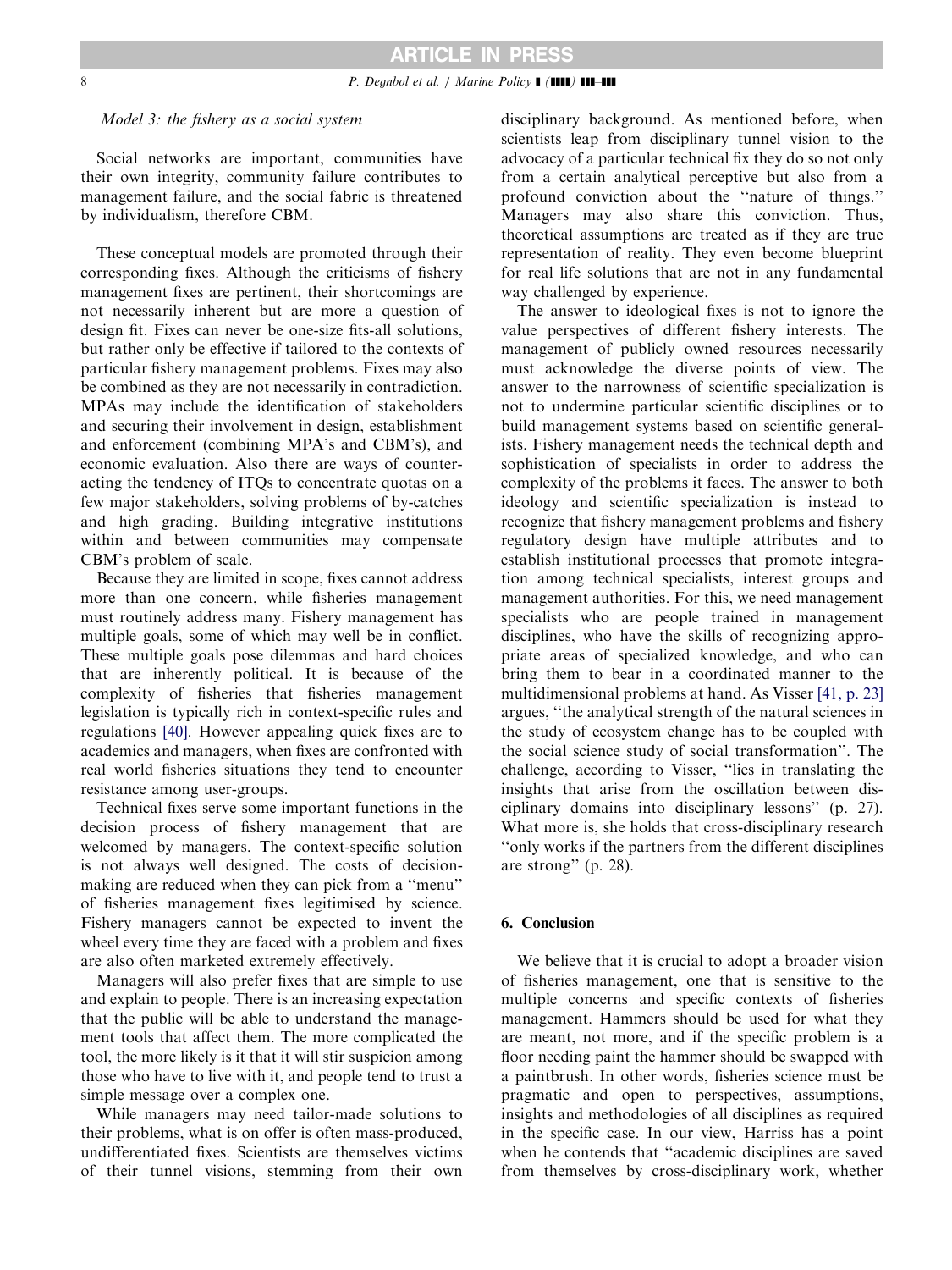<span id="page-8-0"></span>through multidisciplinary, when arguments from within different disciplines are set side-by-side, or through more rigorous cross-disciplinary exercises that attempt to integrate the theoretical and methodological frameworks of different disciplines'' [\[7, p. 488\].](#page-9-0) He believes that disrespect for the particular systems of rules when they stand in the way of the pursuit of knowledge, can only be healthy. For this reason, he claims that ''good scholarship must involve a tension between ''discipline'' and ''anti-discipline'' (p. 488), and that ''''disciplines need to be saved from themselves'' as they can be through the encouragement of dialogues between them.'''' (p. 494).

On their part, managers must become more conscious of the limitations of particular scientific communities and perspectives, of how tunnel vision arises and is given expression in technical fixes. Researchers of the relevant natural and social science disciplines must find ways to work out their differences and disagreements in order to convey a more coherent message than the ones managers and users receive today. Fisheries scientists of various disciplines cannot just leave it to the managers and the user-groups to figure out the conflicting scientific perspectives and recommendations.

The question, however, is how to make crossdisciplinary work happen. There is obviously something about the science culture that needs to be changed. People would need to rethink their assumptions, values, and ambitions, and the way they speak to each other. The arrogance that often prevail among sciences, and which is nurtured through their disciplinary blinders, is a factor to be reckoned with.

However, cross-discplinary work processes need institutional restructuring as well. Wallersteins recommendations in the report of the Gulbenkian Commission of the Social Sciences [\[42\]](#page-9-0) are of relevance. He wants to reorganize the institutional structure of universities and research institutes and how faculty and graduate students work together. More concretely he suggests four changes: (1) the establishment of thematically organized, one-year research groups of scholars; (2) the funding of five-year cross-disciplinary research programmes; (3) the compulsory joint appointment of professors; and (4) the requirement of crossdisciplinary work for graduate students. Although Wallerstein has only the social sciences in mind, his suggestions should be equally relevant across the social and natural science divide. We would add the need for more cross-disciplinary research conferences, for requirements for interdisciplinarity in research programmes, a de-portioning of the advisory systems for fisheries management allowing for a broader disciplinary input, and the need to open up some of the institutions where social science is basically excluded through inclusion or cooperation between institutions with different disciplinary competencies. The International Council for the Exploration of the Sea (ICES) is for instance a central player in coordinating marine science in the Northern Atlantic and providing fisheries management advice from a natural science perspective, but the ICES community is increasingly aware of the need for social science inputs which need to be provided through cooperation with similar international social science professional communities or by co-opting social scientists to contribute to the advisory process.

As there is no one fix that will solve the multifaceted problem of fisheries management, there is no single fix that will make cross-disciplinary fertilization and integration happen. Since it involves institutions, material structures, and cultures, it is expected to take time, to be a learning process of trial and error that needs to start simple and gradually expand. It may even require external help from experts in organizational development. Before cross-disciplinary interaction works on an informal basis, we cannot assume that it will work on a formal basis. Colleagues need to know each other well and respect each other before they can be expected to be creative together and to take on shared responsibilities, for instance a joint research grant.

If the fisheries management problem is an urgent one, the need to launch more cross-disciplinary fisheries management research is equally pressing. Thus, the responsibility for starting the process not only rests with the individual researchers but also with the institutions they work in, the agencies that ask for their advice, and the foundations that finance their work. Fisheries scientists are probably for the most part comfortable with the present situation and the safety that their disciplines and institutions provide them [\[43\]](#page-9-0). Also, bold initiatives suffer from the classical collective goods stalemate as described by Olson [\[44\]](#page-9-0) and others. Therefore, for cross-disciplinary work to start, there must be some incentives, both internally and externally. Cross-disciplinary work must be rewarded not punished as is typical of today. One cannot expect that people would freely and knowingly risk their careers. If fisheries scientists—be they biologists, economists, or sociologists/anthropologists—are forced to make such a choice, cross-disciplinary cooperation will continue to be something that we talk about but never realize.

# References

- [1] FAO 2004. State of World Fisheries and Aquaculture 2004, FAO Fisheries Department, Food and Agriculture Organisation of the United Nations, Rome.
- [2] Kuhn TS. The structure of scientific revolutions. 2nd ed. Chicago: University of Chicago Press; 1970.
- [3] Barnes B, MacKenzie D. On the role of interests in scientific change. In: Wallis R, editor. On the margins of science: the social construction of rejected knowledge sociological review monograph 27. University of Keele; 1979. p. 49–66.